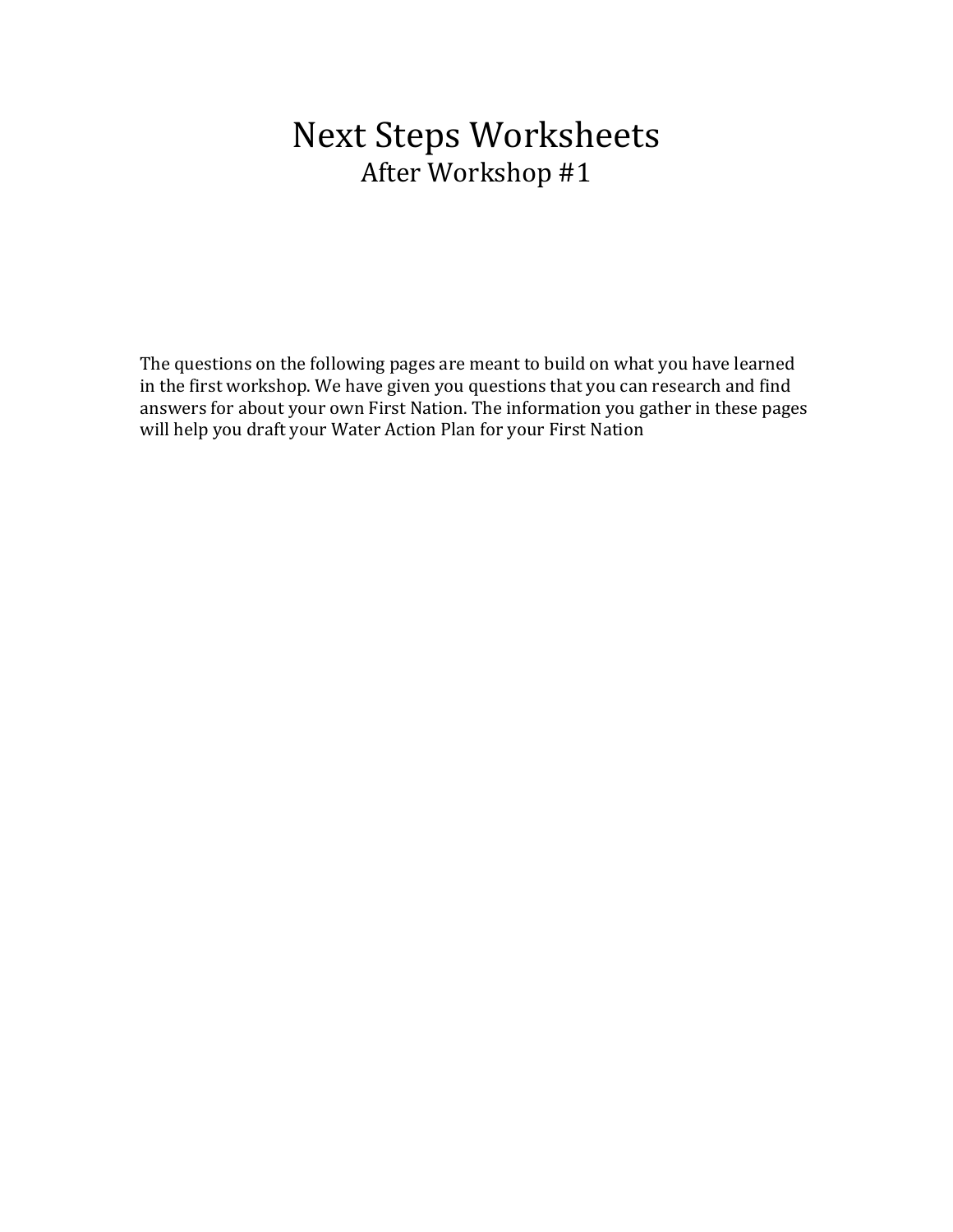### Community Water Action Plan: What Water Means to Us

What Water Means to \_\_\_\_\_\_\_\_\_\_\_\_\_\_\_\_\_\_\_\_\_\_\_\_\_\_\_\_\_\_\_\_\_\_\_\_\_\_\_\_\_\_\_\_\_\_\_\_\_\_\_\_\_\_\_\_

(your First Nation)

*This section is a place to share some background on why water is important to you and your community, including your relationship with water as an Indigenous community / people. The idea is to share a story as a way to share water values information (and doing* so in a way that also represent a traditional way of teaching) and then to draw out the values that your group feels are the basis of your water community action plan.

# **Traditional Water Stories / Teachings**

Chose a story that represents what water means to your community, tells a message about your relationship with water  $/$  how to treat water  $/$  water as a spiritual element, etc.

Use text, photos, audio clips (CIER can share these on the project website and/or you can post them on your community / school website)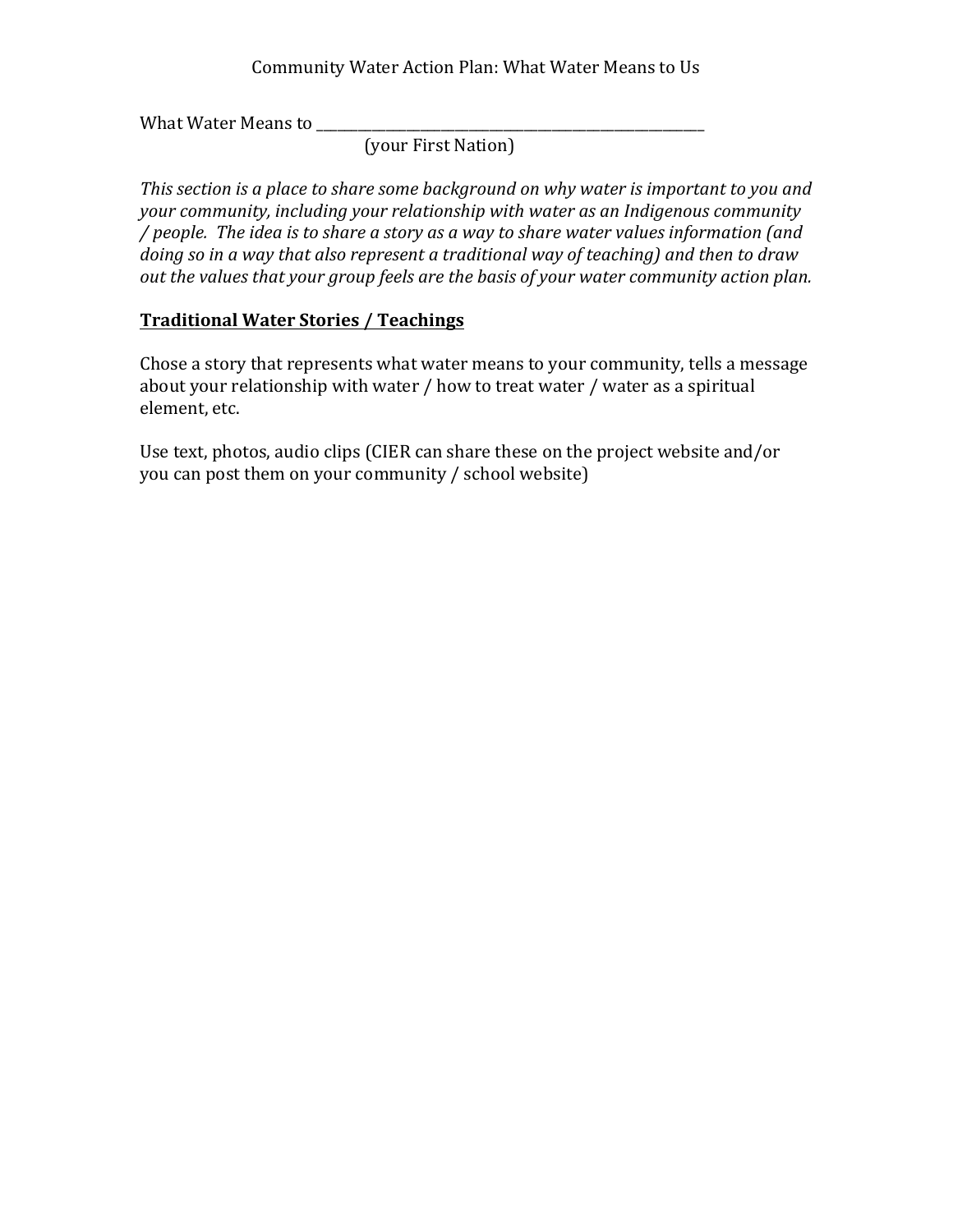# **Water Values**

Draw from the presentation from the Elders and about water leadership during the workshop. Write up a short section on values, what they mean to the group, and why they are important for the plan. You could also include a graphic  $\overline{\prime}$  picture that represents the values.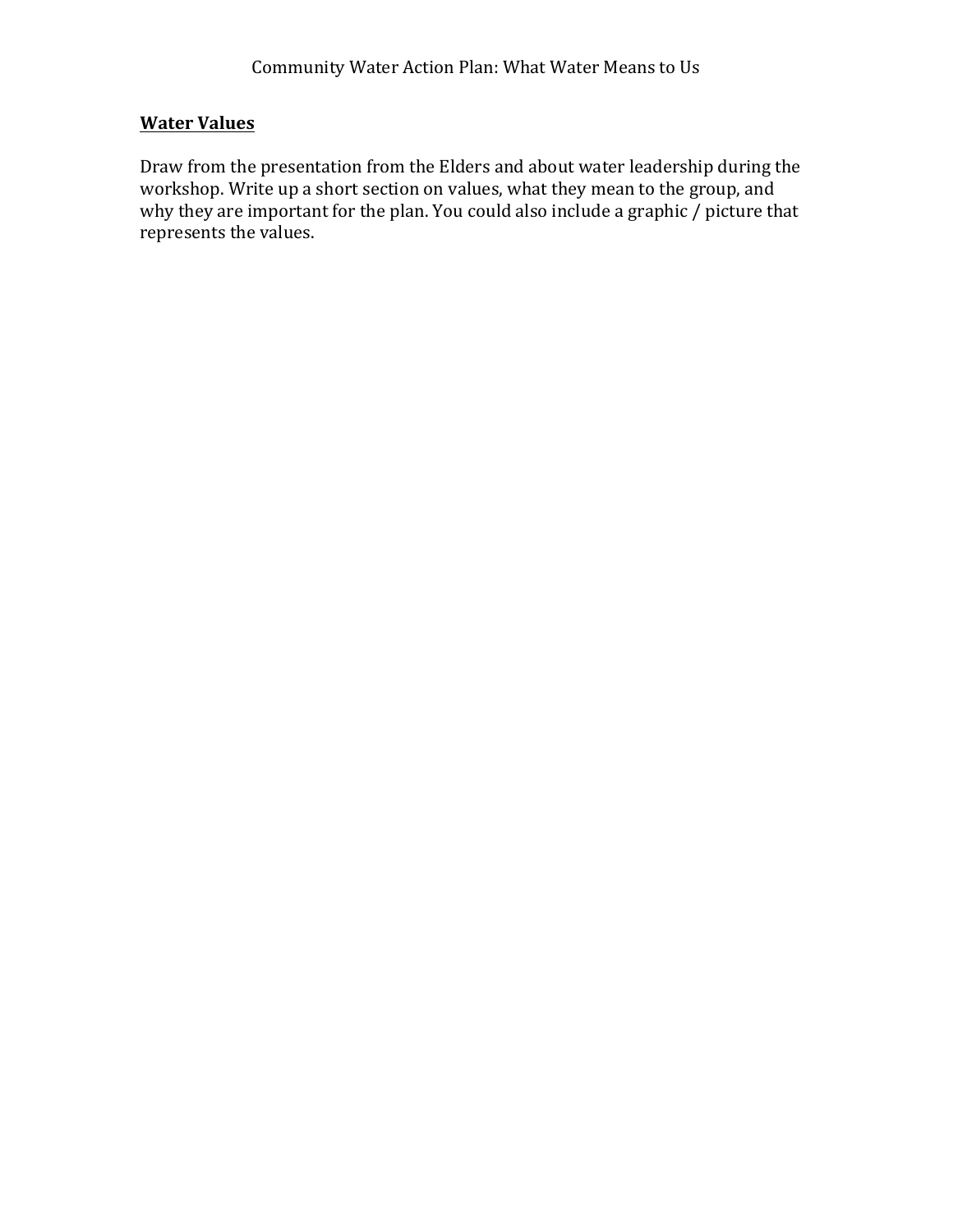## How Healthy is Our Water?

This section is where you can talk about quality of the water in your community and *watershed.* This isn't meant to be an in-depth research section but to highlight what the main water quality issues are in your area. This will help your group identify what primary community action you want to focus on starting in Workshop 2, Planning to *Create Change.* 

## **Our Watershed**

What sub-watersheds and watershed are you in? Include some written information on the watersheds you are connected to, as well as a map.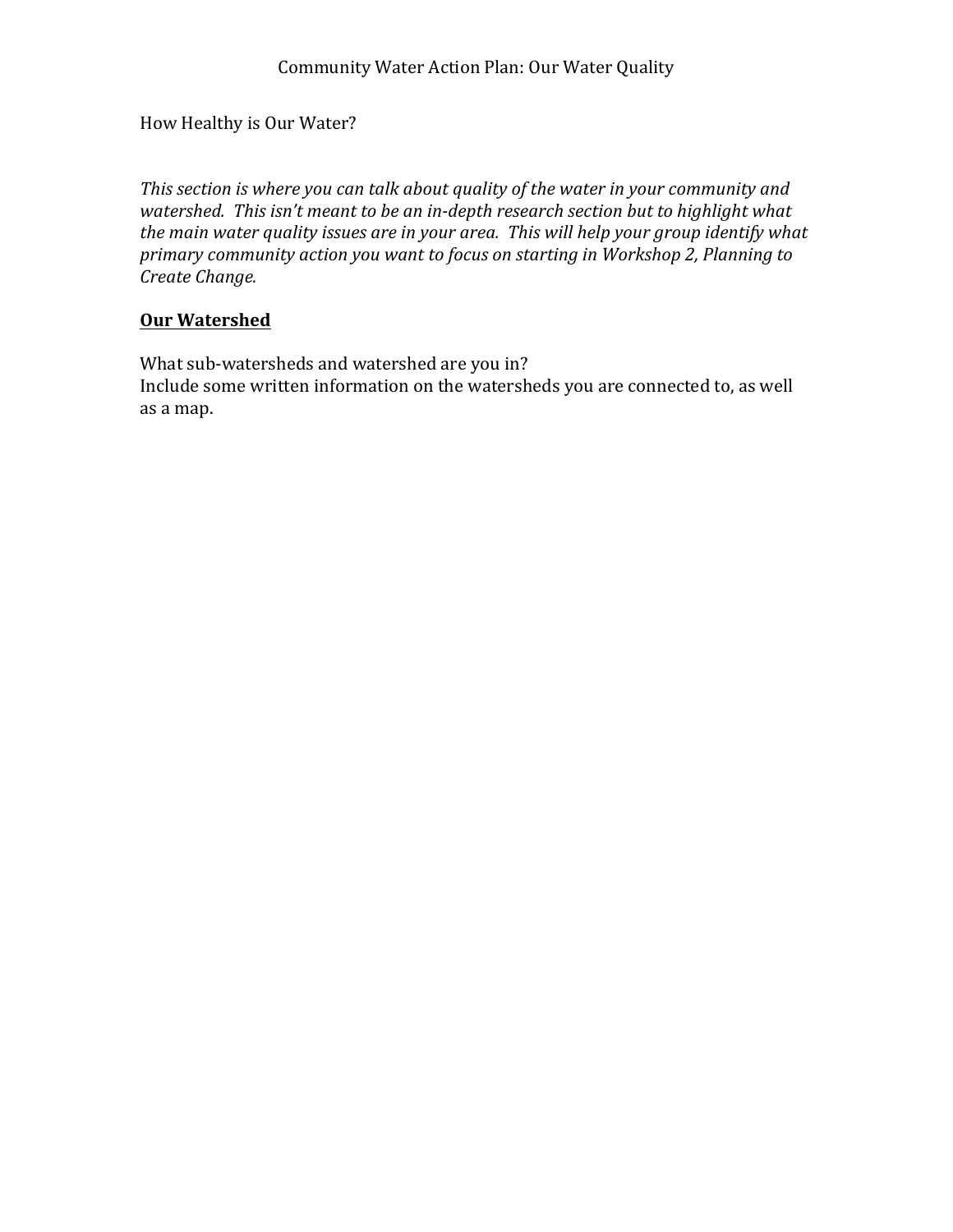## **Source Water**

The source of our drinking water... Where does your community get its drinking water? Include some a short write-up; map; photographs...

Water as the source of all life...

Anything you want to include here to talk about the importance of water to all living things. This may connect to the story/values section from before. Include a short write-up; story; poem; photographs...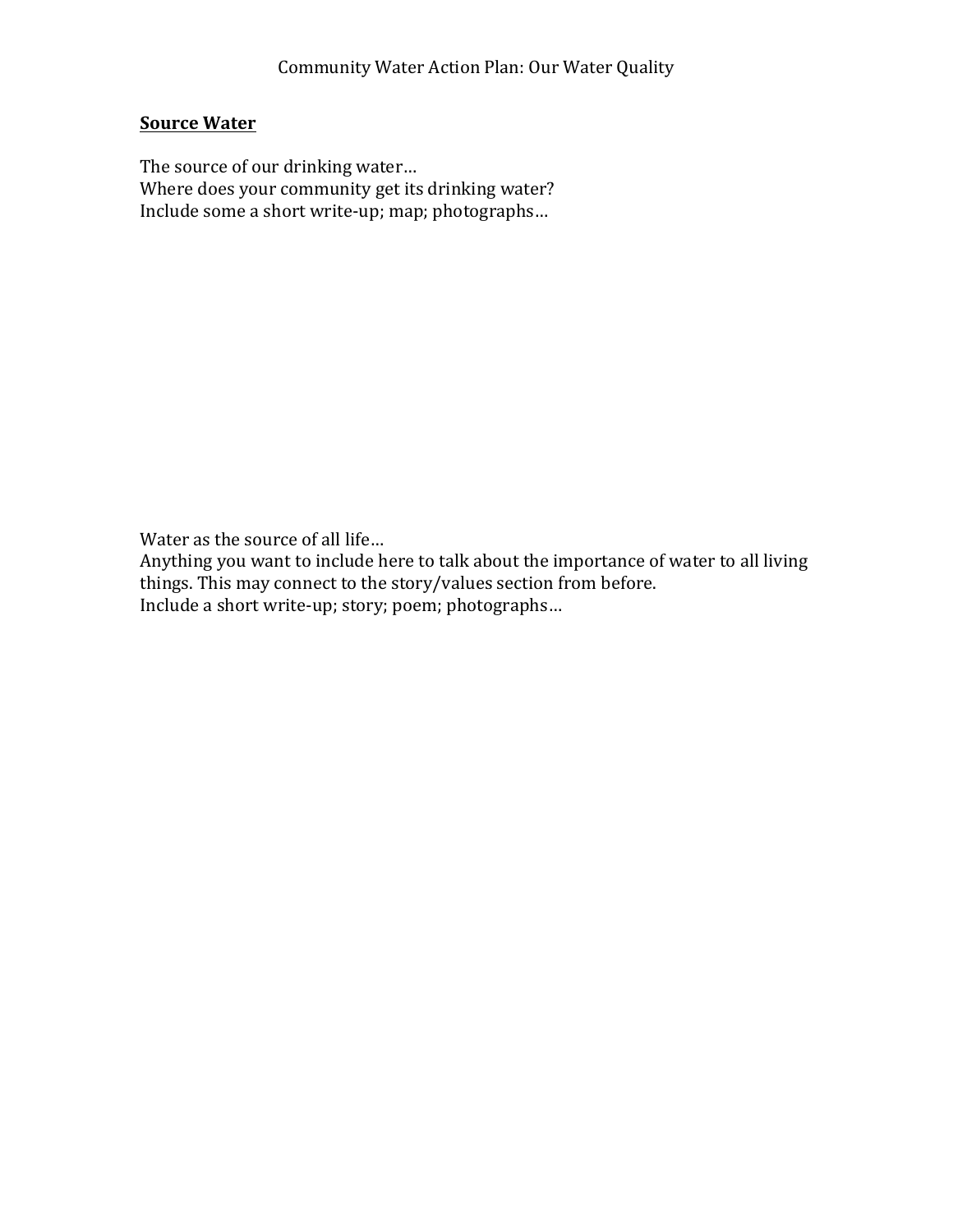Think about water as a source for all life, not only human uses (drinking, recreation, sanitation, transportation). When you talk about water quality and quantity in the sections below, think about how other creatures need water too.

#### **Water Quality**

What are the most pressing water quality issues in your area? Draw on the notes you have from the worksheets you completed during workshop 1, plus any other information you gathered from your community research and activities.

Some of the challenges in your watershed could be: acidification; eutrophication; invasive species; species at risk; pollution.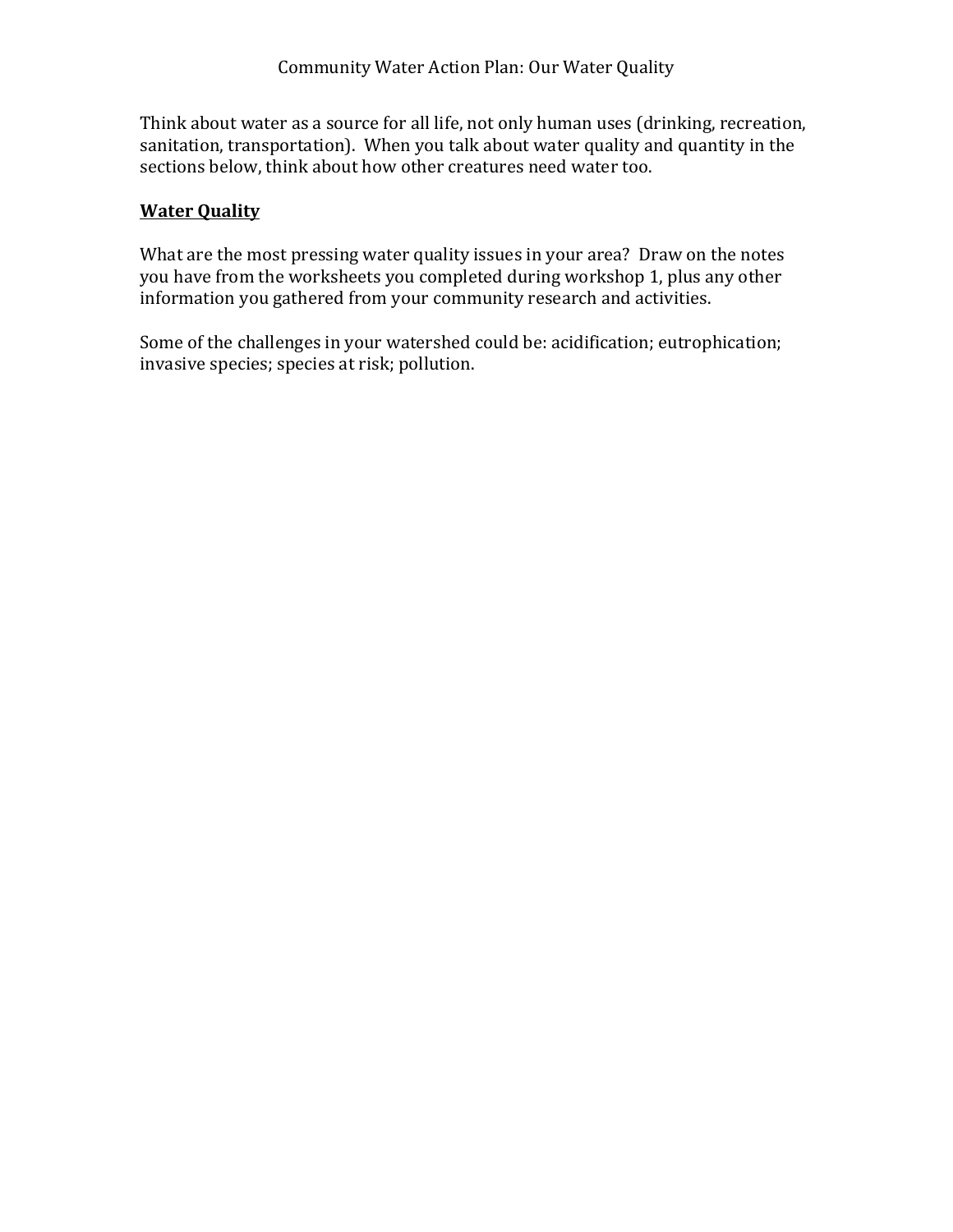### **Water Availability**

What are the most pressing water availability or quantity issues in your area? Again, go back to your notes and add information you have gathered since the workshop.

Some of the water quantity challenges in your watershed could be: overconsumption; overallocation; hydromodification; drawdown of aquifers; climate change.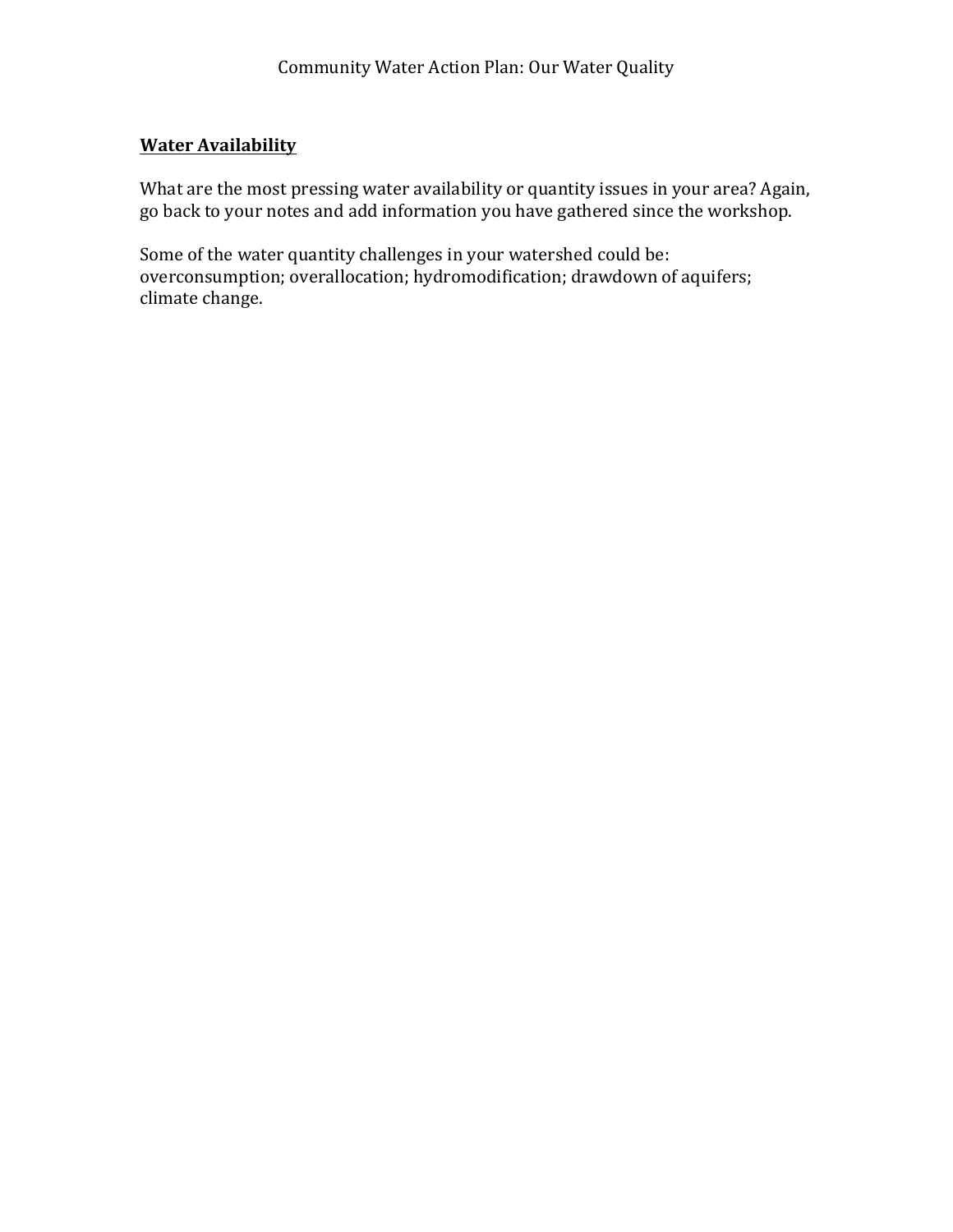### Community Water Action Plan: Regulatory and Governance Context

How Water is Governed in the Watershed in

(your First Nation)

*This section is a place to share background context on the way water is governed in your* watershed and your community. This includes legislation and policies (federal and provincial / territorial) that deal with water, and local regulatory tools (e.g. regional land-use plans, watershed plans, water licenses or permits, conservation *guidelines, etc.)* that affect how water is used, treated, kept healthy, etc. In this section *you should also talk about any formal governance tools (e.g. policies, by-laws) and informal governance tools (e.g. traditional teachings, community expectations of behaviour)* that are helping to keep the water healthy for all living things.

#### **Water Regulation**

How is water regulated in your area? What federal laws apply? What provincial or territorial laws and regulations apply (even if they don't apply on your land, they affect your water though its watershed connections)? Try organizing this information into a table. You don't have to go into too much detail about these in this section, but it is important to know – and to document for use by yourself and others in the future – what outside factors are controlling water.

| <b>Regulatory Tool</b>   | Enforced By         | <b>Key Water Issues</b> | <b>Other Notes</b>  |
|--------------------------|---------------------|-------------------------|---------------------|
| Water Taking and         | Ontario Ministry of | - anyone who takes      | - our group thinks  |
| Transfer                 | Environment         | more than 50,000        | that this threshold |
| <b>Regulation; Water</b> |                     | litres / day from a     | is too high; any    |
| permits                  |                     | lake, river, stream     | amount taken        |
|                          |                     | or groundwater          | under 50,000        |
|                          |                     | must apply for a        | litres/day goes     |
|                          |                     | permit to take          | undocumented and    |
|                          |                     | water (PTTW)            | untracked           |
|                          |                     |                         |                     |
|                          |                     |                         |                     |
|                          |                     |                         |                     |
|                          |                     |                         |                     |
|                          |                     |                         |                     |
|                          |                     |                         |                     |
|                          |                     |                         |                     |
|                          |                     |                         |                     |
|                          |                     |                         |                     |
|                          |                     |                         |                     |
|                          |                     |                         |                     |
|                          |                     |                         |                     |
|                          |                     |                         |                     |

Sample Table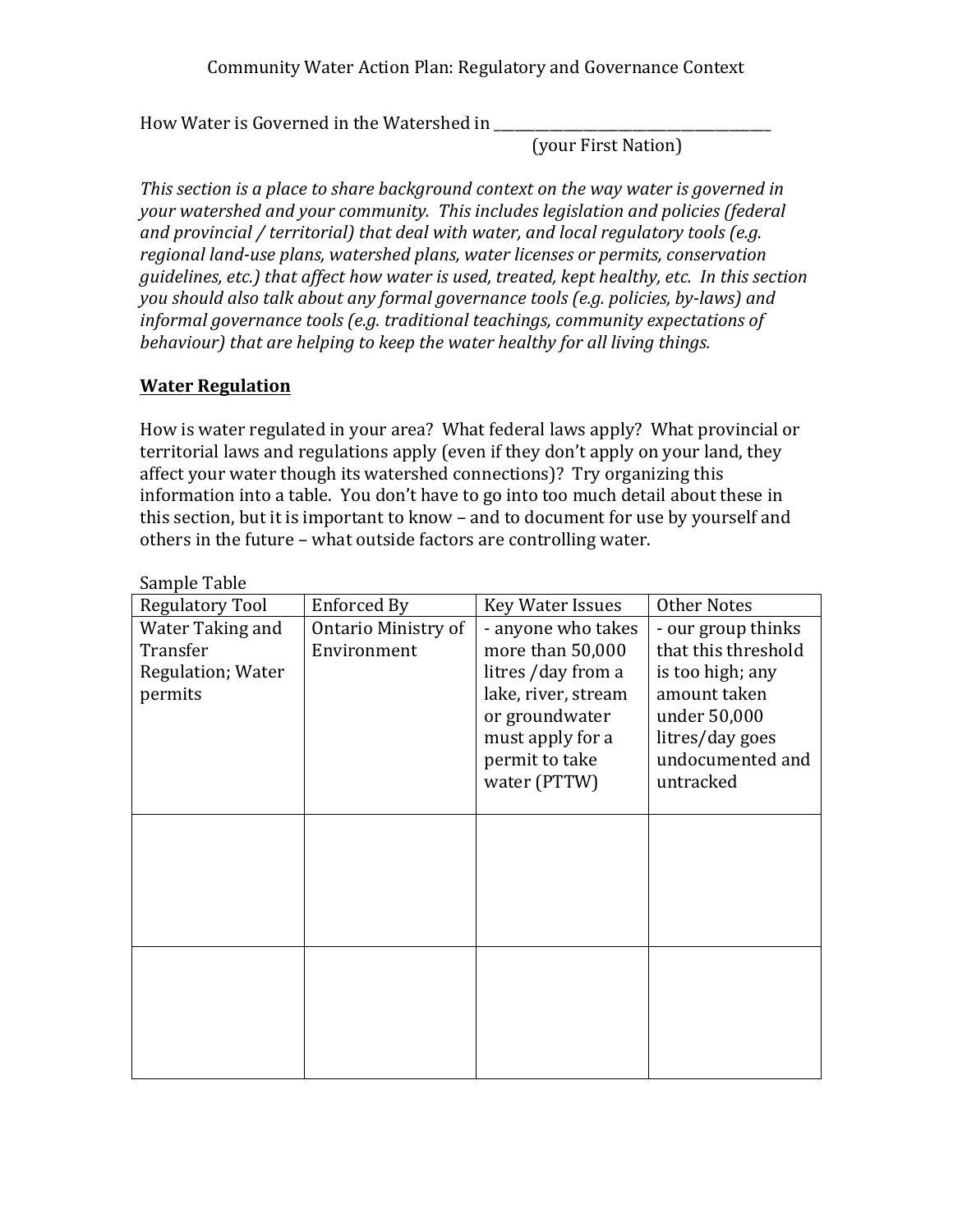## **Water Governance**

How are decisions about how to use, treat and interact with water made in your community? Include a short write up on any formal tools you have, like water-use by-laws (e.g. where to dispose of hazardous wastes), conservation measures (e.g. local bans of watering during high heat or drought), etc. Sometimes these are not formal but have been shared with community members through workshops, newsletters, posters, and word-of-mouth. They may also have come from the health centre or the school.

Notes